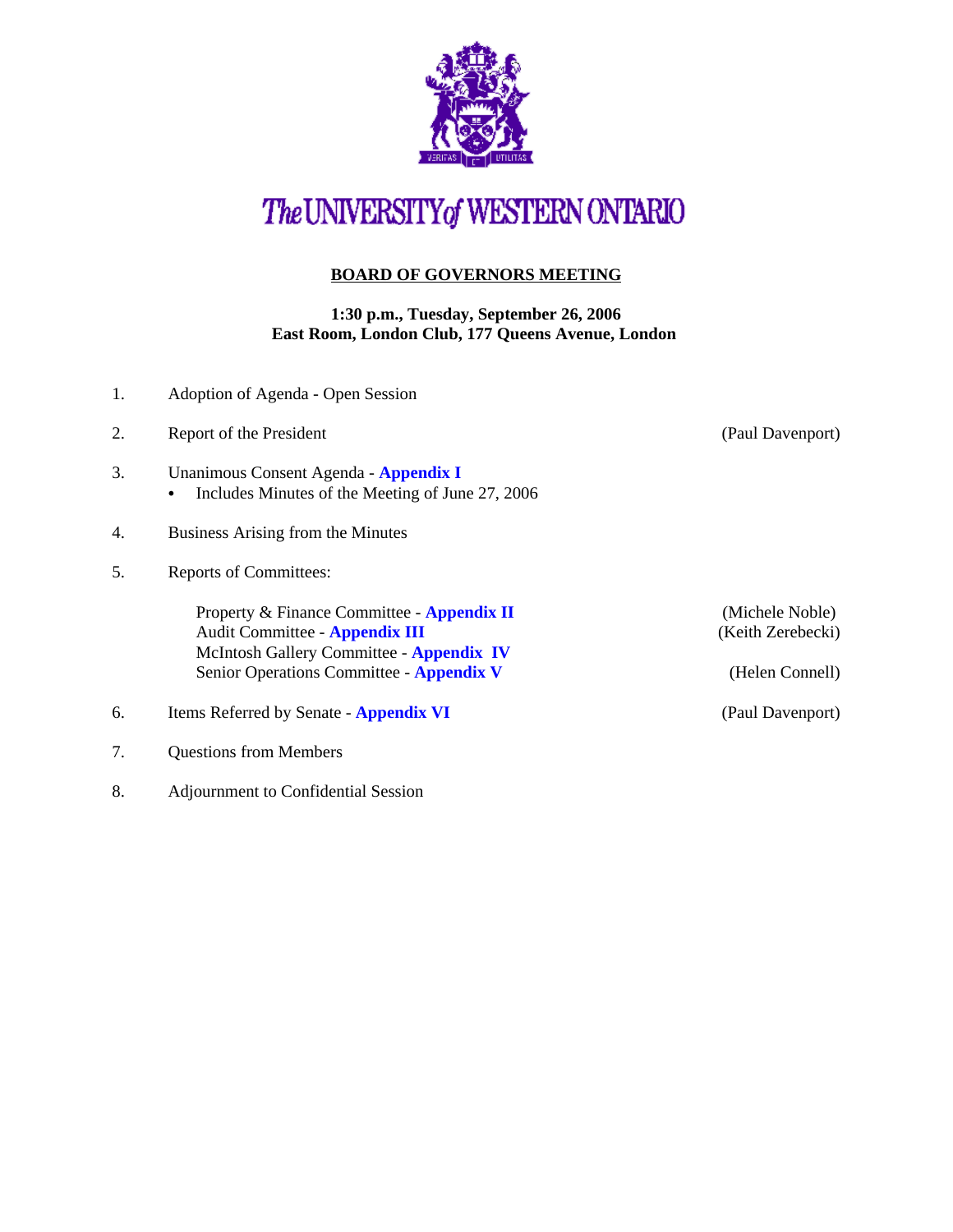## **SUMMARY OF AGENDA ITEMS - September 26, 2006 - OPEN SESSION**

| <b>Adoption of the Agenda</b>                                                                     | <b>ACTION</b> |  |  |
|---------------------------------------------------------------------------------------------------|---------------|--|--|
| <b>Report of the President</b>                                                                    |               |  |  |
| <b>Unanimous Consent Agenda - Appendix I</b>                                                      | <b>ACTION</b> |  |  |
| Minutes of the Meeting of June 27, 2006                                                           | <b>ACTION</b> |  |  |
| Report of the Property & Finance Committee - Appendix II                                          |               |  |  |
| Dental Kit Fees                                                                                   | <b>ACTION</b> |  |  |
| Faculty Fellowship in Jewish Studies                                                              | <b>INFO</b>   |  |  |
| <b>MBA Fee Amendment</b>                                                                          | <b>INFO</b>   |  |  |
| <b>Quarterly Financial Report (Operating Budgets)</b>                                             | <b>INFO</b>   |  |  |
| Quarterly Ratio Report on Non-Endowed Funds                                                       | <b>INFO</b>   |  |  |
| Scholarships, Awards and Prizes                                                                   | <b>INFO</b>   |  |  |
| <b>Report of the Audit Committee - Appendix III</b>                                               |               |  |  |
| Amendment to Policy 2.5 - Retention of Consultants: Audit, Accounting and<br>Tax                  | <b>ACTION</b> |  |  |
| Audited Financial Statements: The University of Western Ontario                                   | <b>ACTION</b> |  |  |
| UWO Retirement Income Funds Program                                                               | <b>ACTION</b> |  |  |
| Related Companies and Other Organizations                                                         | <b>INFO</b>   |  |  |
| <b>Equity Services - Annual Report</b>                                                            | <b>INFO</b>   |  |  |
| <b>McIntosh Gallery Committee - Appendix IV</b>                                                   |               |  |  |
| Size and Value of the University Art Collection                                                   | <b>INFO</b>   |  |  |
| <b>McIntosh Estate</b>                                                                            | <b>INFO</b>   |  |  |
| Budget for 2005-06                                                                                | <b>INFO</b>   |  |  |
| Appointment of New Chair                                                                          | <b>INFO</b>   |  |  |
| Report of the Director                                                                            | <b>INFO</b>   |  |  |
| <b>Senior Operations Committee - Appendix V</b>                                                   |               |  |  |
| Professional and Managerial Association - Non-Discrimination and<br>Harassment Policy (MAPP 6.25) | <b>ACTION</b> |  |  |
| Clinical Teachers' Association - Use of University Name                                           | <b>ACTION</b> |  |  |
| Review of Foundation Western Agreement - Terms of Reference                                       | <b>INFO</b>   |  |  |
| Appointments to Committees and Boards                                                             | <b>INFO</b>   |  |  |
| Annual Report of the Senior Operations Committee                                                  | <b>INFO</b>   |  |  |
| <b>Items Referred by the Senate - Appendix VI</b>                                                 |               |  |  |
| Animal Use Protocol Forms: Signing Authority for Minor Modifications<br>[MAPP 7.12]               | <b>ACTION</b> |  |  |
| Multi-Year Agreement with Ontario Government                                                      | <b>INFO</b>   |  |  |